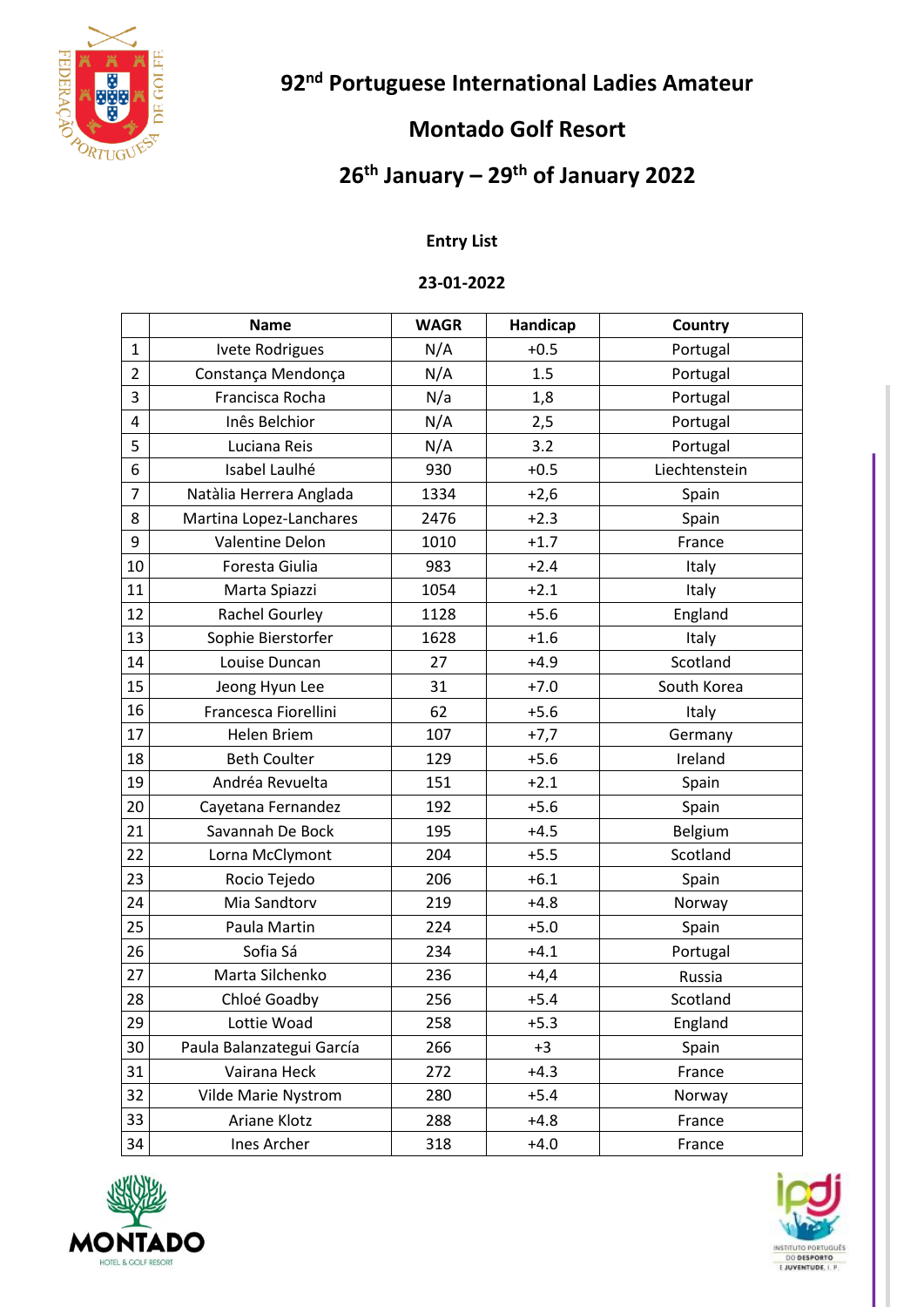

## **th January – 29th of January 2022**

| 35 | Lauren Holmey                 | 345 | $+3.7$ | The Netherlands |
|----|-------------------------------|-----|--------|-----------------|
| 36 | Claudia Lara Miravitlles      | 356 | $+3.9$ | Spain           |
| 37 | Penelope Brown                | 365 | $+4.7$ | Scotland        |
| 38 | Cloe Amion Villarino          | 369 | $+3.3$ | Spain           |
| 39 | Patience Rhodes               | 377 | $+3.6$ | England         |
| 40 | Olivia Groenborg              | 379 | $+5,4$ | Denmark         |
| 41 | Elena Colombo                 | 391 | $+3.7$ | Switzerland     |
| 42 | Paris Appendino               | 398 | $+4.8$ | Italy           |
| 43 | Maylis Lamoure                | 401 | $+4.4$ | France          |
| 44 | Silje Torvund Ohma            | 402 | $+4.4$ | Norway          |
| 45 | Emma Dalgaard                 | 413 | $+4.3$ | Denmark         |
| 46 | Cecilie Leth-Nissen           | 433 | $+5.5$ | Denmark         |
| 47 | Celine Brovold Sanne          | 441 | $+4.5$ | Norway          |
| 48 | Nastasia Nadaud               | 457 | $+3.4$ | France          |
| 49 | Clara Moyano Reigosa          | 460 | $+1,4$ | Spain           |
| 50 | <b>Constance Fouillet</b>     | 467 | $+5.1$ | France          |
| 51 | Emma Falcher                  | 488 | $+3.8$ | France          |
| 52 | Christina Thouber             | 512 | $+4.2$ | Denmark         |
| 53 | Olivia Lee                    | 524 | $+4.4$ | England         |
| 54 | Matilde Partele               | 556 | $+3.0$ | Italy           |
| 55 | Anna Canado Espinal           | 569 | $+3.6$ | Spain           |
| 56 | Violeta Fernandez-Tagle Muñoz | 657 | $+2.2$ | Spain           |
| 57 | Julia Sánchez Morales         | 658 | $+2.8$ | Spain           |
| 58 | Ana Rodrigues                 | 713 | $+0,8$ | Portugal        |
| 59 | Gracie Mayo                   | 726 | $+4.0$ | England         |
| 60 | Nawel Ben Letaief             | 730 | $+1.8$ | France          |
| 61 | Davina Xanh                   | 738 | $+3.8$ | England         |
| 62 | Charlotte Cattaneo            | 763 | $+1.5$ | Italy           |
| 63 | Natalia Fiel Ros              | 764 | $+2,8$ | Spain           |
| 64 | <b>Balma Davalos Guaita</b>   | 770 | $+3,9$ | Spain           |
| 65 | Mar Garcia Jimenez            | 781 | $+2.9$ | Spain           |
| 66 | Kajsa Stie Landström          | 782 | $+4.3$ | Denmark         |
| 67 | Harriet Lockley               | 800 | $+2.9$ | Wales           |
| 68 | Carla de Troia                | 869 | $+3.5$ | France          |
| 69 | Louise Cuyvers                | 885 | $+3.3$ | Belgium         |
| 70 | Giulia Bellini                | 889 | $+4.6$ | Italy           |
| 71 | <b>Camille Min-Gaultier</b>   | 906 | $+2.8$ | France          |
| 72 | Isabelle Schlick              | 917 | $+3.8$ | Germany         |
| 73 | Filippa Sundquist             | 918 | $+3.5$ | Sweden          |



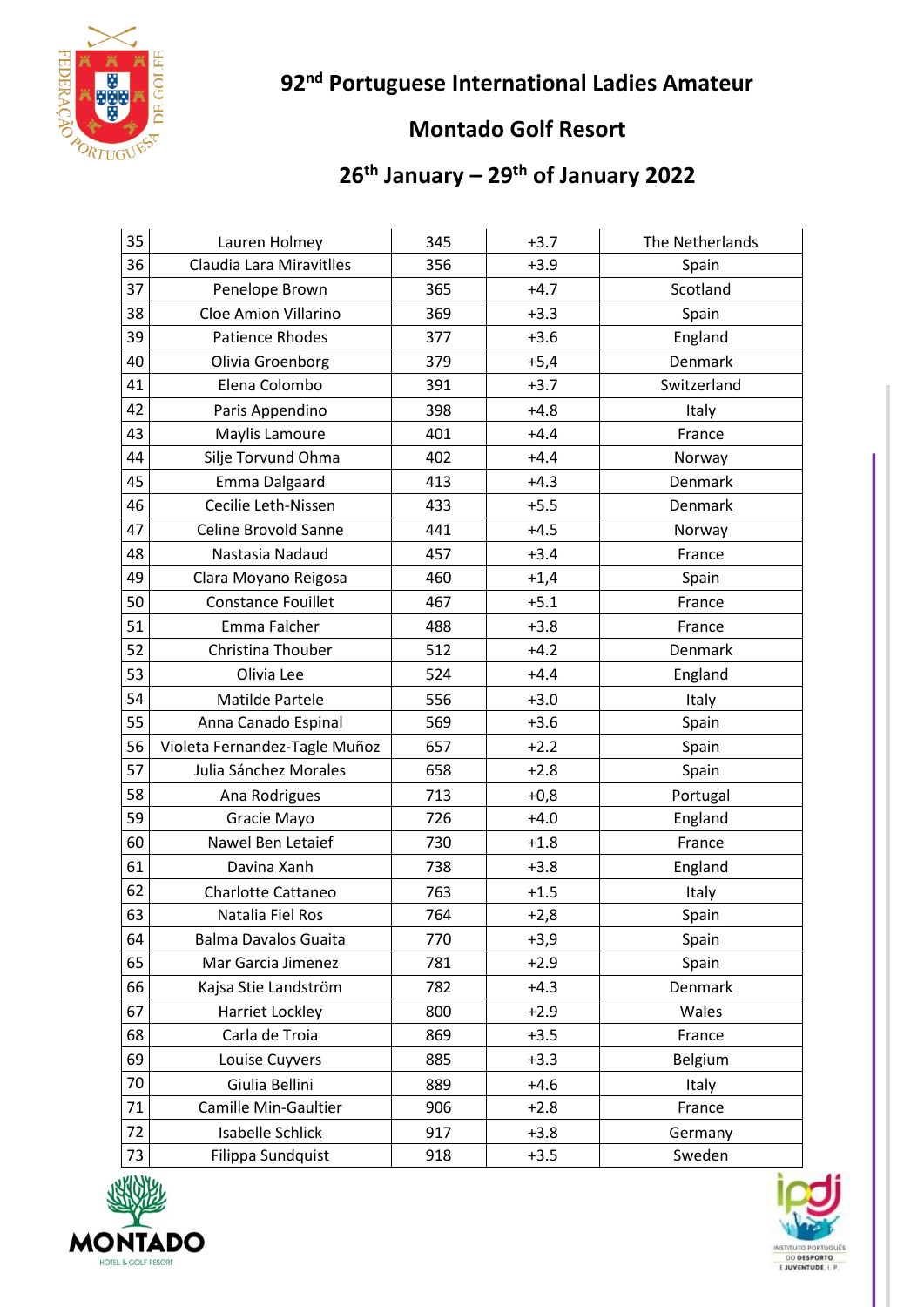

## **th January – 29th of January 2022**

| 74             | Tina von Arx                | 927  | $+0.7$      | Switzerland    |  |  |
|----------------|-----------------------------|------|-------------|----------------|--|--|
| 75             | Tuva Marie Isebakke         | 934  | $+3,6$      | Norway         |  |  |
| 76             | Jasmine Mackintosh          | 968  | $+4.3$      | England        |  |  |
| 77             | Alba Gonzalez Fernandez     | 993  | $+1.9$      | Spain          |  |  |
| 78             | Daniela Campillo Martinez   | 1047 | $+1.6$      | Spain          |  |  |
| 79             | <b>Blanca Yague Cuadros</b> | 1053 | $+1,2$      | Spain          |  |  |
| 80             | Louise Reau                 | 1064 | $+2,4$      | France         |  |  |
| 81             | Clémence Cadeac             | 1116 | $+3,1$      | France         |  |  |
| 82             | Lena Tremouille             | 1132 | $+2.3$      | France         |  |  |
| 83             | Chiara Sola                 | 1140 | $+0.9$      | Switzerland    |  |  |
| 84             | Rossettin Lorena            | 1193 | $+1.9$      | Italy          |  |  |
| 85             | <b>Claire Pitout</b>        | 1200 | $\mathbf 0$ | France         |  |  |
| 86             | Emilia Torvinen             | 1236 | $+0,4$      | Finland        |  |  |
| 87             | Aideen Walsh                | 1285 | $+2.3$      | Ireland        |  |  |
| 88             | Juliette Demeaux            | 1408 | $+2.1$      | France         |  |  |
| 89             | Ella Levy                   | 1447 | $+1.9$      | Switzerland    |  |  |
| 90             | Kate Lanigan                | 1461 | $+3.4$      | Ireland        |  |  |
|                | <b>Waiting List</b>         |      |             |                |  |  |
| $\mathbf{1}$   | Carla Bourdeaux             | 1470 | 0.1         | France         |  |  |
| $\overline{2}$ | Rebecca Galasso             | 1502 | $+2.3$      | Italy          |  |  |
| 3              | Tiphani Knight              | 1284 | $+1,7$      | Czech Republic |  |  |
| 5              | Emily Böhrer                | N/a  | $+4.0$      | Germany        |  |  |
| 6              | <b>Sydney Harz</b>          | N/A  | $+3,9$      | Germany        |  |  |
| $\overline{7}$ | Lea Ludwig                  | 1636 | $+3.4$      | Germany        |  |  |
| 8              | Rachel Thompson             | 1820 | $+3.2$      | Ireland        |  |  |
| 9              | Clémence Cadeac             | N/A  | $+3,1$      | France         |  |  |
| 10             | <b>Katie Poots</b>          | 2118 | $+2.9$      | England        |  |  |
| 11             | Eva-Lucia Lindner           | 1722 | $+2.7$      | Germany        |  |  |
| 12             | Elin Remler                 | N/A  | $+2.6$      | Sweden         |  |  |
| 13             | Madeleine Smith             | 2785 | $+2.5$      | England        |  |  |
| 14             | Carlotta Locatelli          | 2547 | $+2.4$      | France         |  |  |
| 15             | Alexandra Berglund          | N/A  | $+1.7$      | Sweden         |  |  |
| 16             | Viola Cornelia Kruse        | 2521 | $+1.6$      | Denmark        |  |  |
| 17             | Alma de Salazar             | N/A  | $+1.4$      | Spain          |  |  |
| 18             | Victoria Stutts             | 3085 | $+1,2$      | France         |  |  |
| 19             | <b>Jess Haines</b>          | N/A  | $+1.1$      | England        |  |  |
| 20             | Amandine Seguin             | 1698 | $+0.9$      | France         |  |  |
| 21             | Alexandra Vidal Rivera      | 2692 | $+0,8$      | Spain          |  |  |
| 22             | <b>Eugenie Varet</b>        | 1657 | $+0.8$      | France         |  |  |